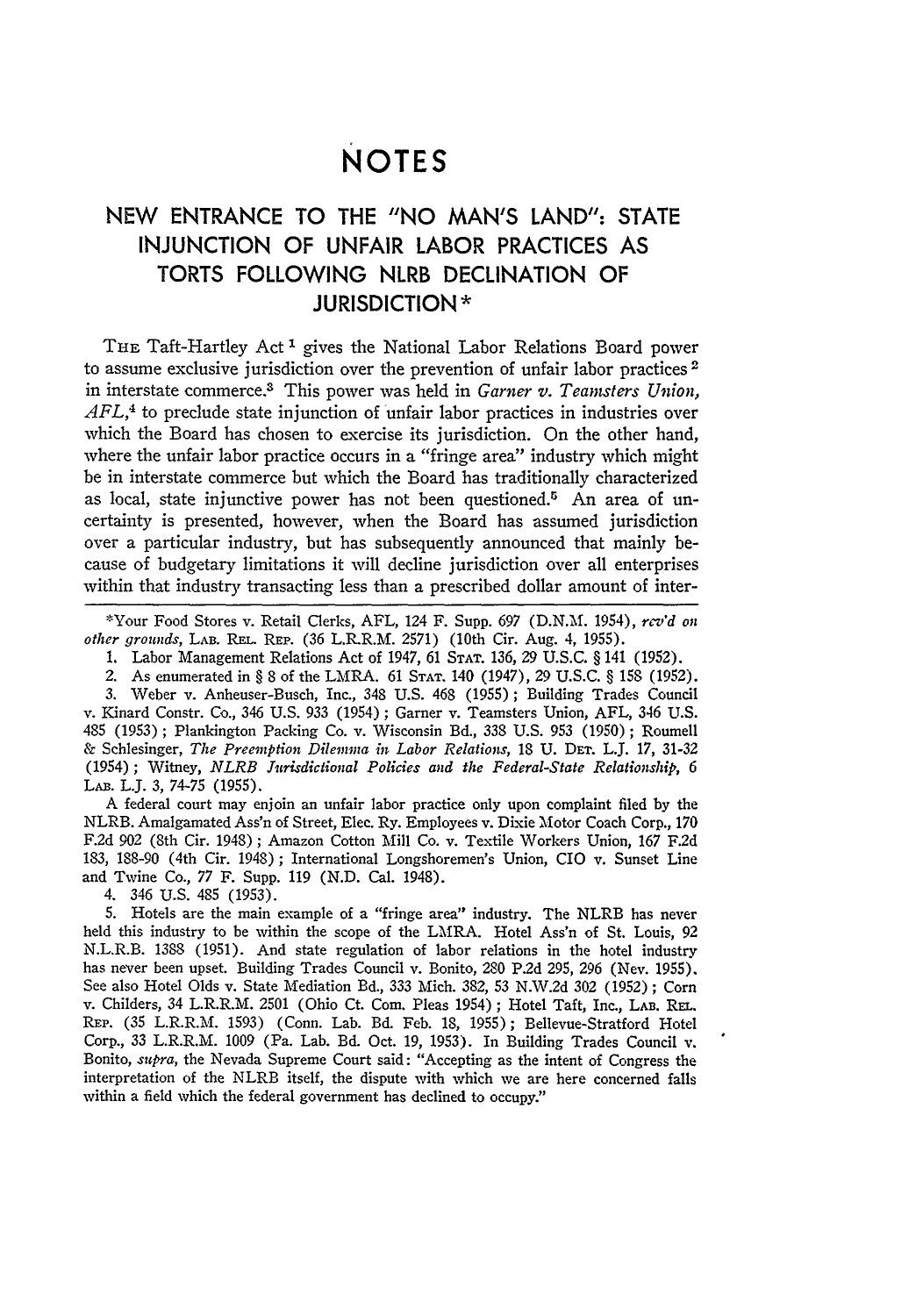state business.<sup>6</sup> As used by the Board, declination of jurisdiction means a refusal to hear certain disputes, not a determination that such disputes are beyond the scope of the **act.7** The Supreme Court has specifically left open the question of the validity of state injunction of unfair labor practices occur-

6. For jurisdictional standards currently in effect, see NLRB Announces Changes in Standards For Its Exercise of Jurisdiction, NLRB Press Release, No. 445, July 1, 1954; NLRB Announces New Standards For Exercise of Jurisdiction, NLRB Press Release, No. 449, July 15, 1954. Complaints falling outside these standards are regularly dismissed. *E.g.,* Breeding Transfer Co., 110 N.L.R.B. No. 64 (Oct. 28, 1954); Jonesboro Grain Drying Cooperative, 110 N.L.R.B. No. 67 (Oct. 28, 1954); Hogue and Knott Super Markets, 110 N.L.R.B. No. **63** (Oct. 28, 1954).

The reasons for formulation of the monetary jurisdictional standards were listed in Breeding Transfer Co., *supra*, at p. 7: "(1) the problem of bringing the case load of the Board down to manageable size, (2) the desirability of reducing an extraordinarily large case load in order that we might give adequate attention to more important cases, (3) the relative importance to the National economy of essentially local enterprises as against those having a truly substantial impact on our economy, and (4) over-all budgetary policies and limitations." See also Federal Dairy Co., 91 N.L.R.B. 638, 639 (1950) **;** NLRB brief in Haleston Drug Stores, Inc. v. NLRB, 187 F.2d 418, 421 (9th Cir. 1951) as quoted in Feldblum, *Jurisdictional "Tidelands" in Labor Relations*, 3 LAB. L.J. 114, 115 (1952): "Because both case-load and budget va at one period, warrant an assertion of jurisdiction may not warrant it at another period, and *vice versa."*

NLRB declination of jurisdiction was generally met with judicial approval. Local 12, Progressive Mine Workers v. NLRB, 189 F.2d 1 (7th Cir.), *cert. denied,* 342 U.S. 868 (1951); Haleston Drug Stores, Inc. v. NLRB, 187 F.2d 418, 421 (9th Cir.), *cert. denied,* 342 U.S. 815 (1951). *Brt see* Joliet Contractors Ass'n v. NLRB, 193 F.2d 833 (7th Cir. 1952) (declination of jurisdiction held abuse of discretion), criticized in Note, 62 YALE L.J. 116 (1952). In NLRB v. Denver Building Council, 341 U.S. 675, *684* (1951), the Supreme Court passively approved the NLRB's discretionary power to decline jurisdiction:

"Even when the effect of activities on interstate commerce is sufficient to enable the Board to take jurisdiction of a complaint, the Board sometimes properly declines to do so, stating that the policies of the Act would not be effectuated by its assertion of jurisdiction in that case."

**7.** In declining jurisdiction over a dairy company the Board said:

"In the past, we have concluded that, in cases of this kind, an interruption of such inflow by a labor dispute-though the volume of out-of-State purchases be substantial-would not be likely to have a sufficient impact upon interstate commerce to justify an already burdened Federal Board in expending time, energy, and public funds. In the light of more than **3** years' experience under the amended Act and the Board's current budget and case load, we now conclude that, although it would effectuate the policies of the statute to assert jurisdiction in cases of this kind where the direct inflow is substantial, due regard for these factors requires that we continue to decline jurisdiction where the direct inflow is less than **\$500,000** in value annually."

Federal Dairy Co., **91** N.L.R.B. 638, *639* (1950).

Instances where the Board declines jurisdiction because of case load and budgetary limitations must be distinguished from cases where the Board declines to take action after considering the merits of the case. In Bethlehem Steel Co. v. New York State Labor Relations Bd., **330** U.S. 767, **775** (1947), the Court held that where the Board evidences a positive policy of not certifying foremen's unions, state certification in con- flict with this policy is precluded.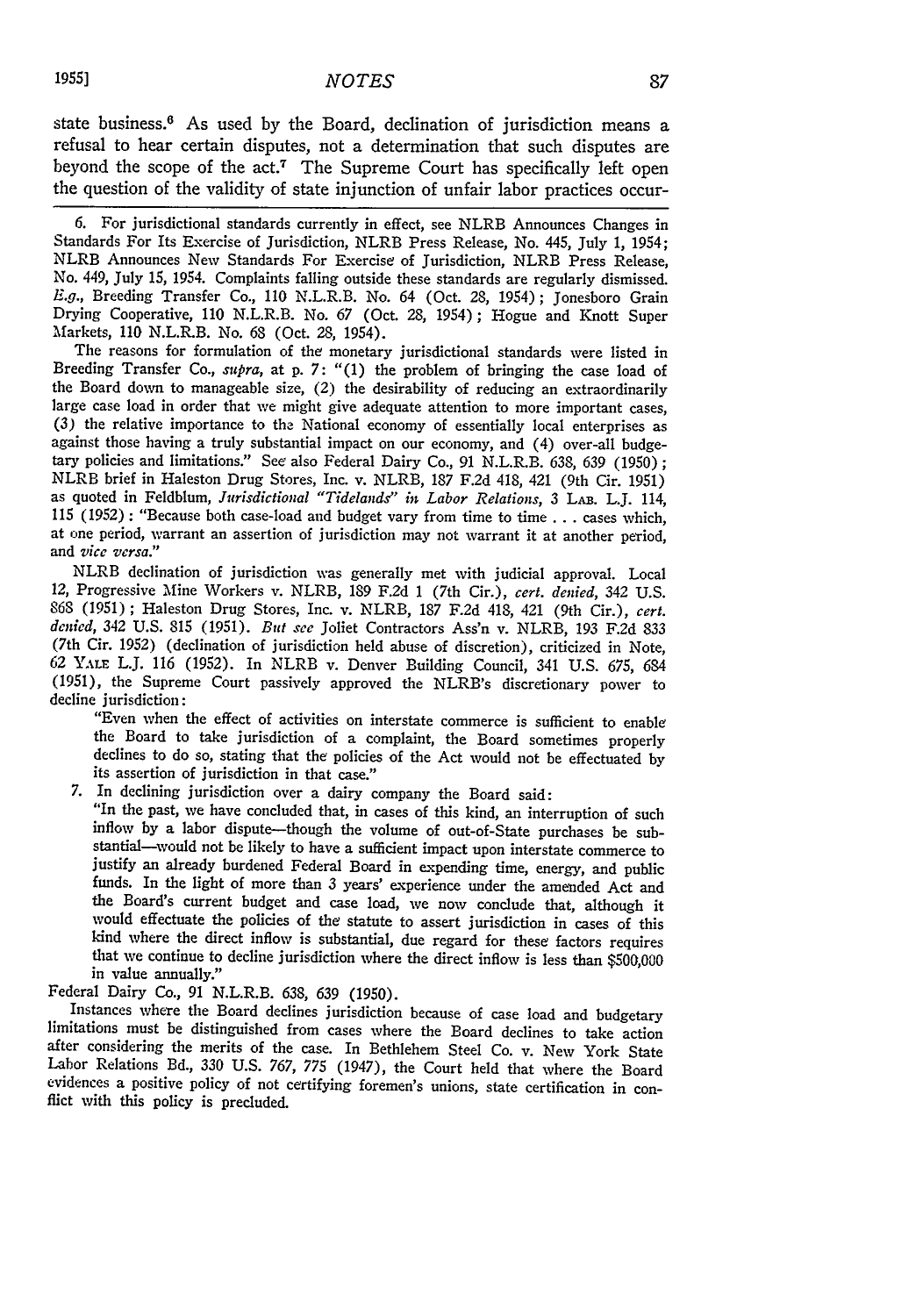ring in businesses which fall below the Board's limits.8 If states cannot enjoin in this area, a "no man's land" results where both employers and employees are denied an effective remedy against conduct which may be violative of both state and federal law.9

Section  $10(a)^{10}$  of the act appears to foreclose the possibility of states' preventing unfair labor practices in the "no man's land" with injunctions based on state labor laws. $^{11}$  This statute authorizes the Board to cede jurisdiction *by agreement* to those states which have labor laws "consistent" with the Federal act. Of the twelve states that have comprehensive labor relations laws,<sup>12</sup> none has apparently met the consistency requirement.<sup>13</sup> This provision would seem to establish the sole conditions under which Congress intended state labor laws to operate in those industries over which the Board has asserted its jurisdiction.<sup>14</sup> While there is opposing authority,<sup>15</sup> the argument that

**9.** See Brody, *Federal Pre-Emption Comes of Age in Labor Relations, 5* LAB. L.J. 743 (1954); Feldblum, *Jurisdictional "Tidelands" in Labor Relations,* 3 LAB. L.J. 114 (1952); Schwartz, *Local Business-No Mat's Land in Labor Relations,* 1 **LAB.** L.J. 189 (1949); Witney, *NLRB Jurisdictioial Policies and the Federal-State Relationship,* 6 LAB. L.J. **3 (1955).**

Recent decisions have approved state regulation in the "no man's land." Your Food Stores v. Retail Clerks, AFL, 124 F. Supp. 697 (D.N.M. 1954) ; Satin, Inc. v. Electrical Workers, 34 L.R.R.M. 2258 (Mich. Cir. Ct. 1954); Victory Chain, Inc., 34 L.R.R.M. 1664 (N.Y. Lab. Bd. Sept. 29, 1954); Cooper-Utter Lumber Co., 34 L.R.R.M. 1287 (Wis. Bd. 1954). *Cf.* Benjamin v. Foidl, 379 *Pa.* 540, 109 A.2d 300 (1954) (no finding that relief was not available from the NLRB). *Contra,* Universal Car Co. v. International Ass'n of Machinists, AFL, LAB. REL. REP. (35 L.R.R.M. 2087) (Mich. Cir. Ct. Nov. 1, 1954) ; *cf.* New York Labor Bd. v. Wags Transp. System, Inc., 130 N.Y.S.2d 731 (Sup. Ct), *aff'd,* 284 App. Div. 883, 134 N.Y.S.2d 603 (1st Dep't 1954).

10. 61 **STAT.** 146 (1947), 29 U.S.C. § 160(a) (1952).

11. Universal Car Co. v. International Ass'n of Machinists, AFL, LAB. REL. REP. (35 L.R.R.M. 2087) (Mich. Cir. Ct. Nov. 1, 1954); New York Labor Bd. v. Wags Transp. System, Inc., 130 N.Y.S.2d 731 (Sup. Ct), *aff'd,* 284 App. Div. 883, 134 N.Y.S. 2d 603 (1st Dep't 1954). See Brody, *supra* note 9, at 763-64; Schwartz, *supra* note 9, at 196-97; Witney, *supra* note 9, at 75-80.

12. CoLo. Ray. **STAT.** c. 80, art. 4, 5 (1953); *CONN.* **GEN. STAT.** §§ 7388-99 (1949), as amended, (Supp. 1953) ; KAN. **GEN. STAT.** §§ 44-601 to 44-660 (1949); MAss. **ANN.** LAws c. **150A,** §§ 1-12, as amended, (Supp. 1954); Mic-. **STAT. ANN.** § 17.454, as amended, (Supp. 1953); **MiNN. STAT.** *ANN.* § 179, as amended, (Supp. 1954); N.Y. LAB. RE.. Acr **§§** 700-16; OR. REv. **STAT.** §§.661.010-662.790 (1953); PA. **STAT. ANN.** tit. 43, §§ 211.1-.13 (1952) ; R.I. Acts and Resolves 1941, c. 1066, as amended, 1942 c. 1247, 1947 c. 1946, 1948 c. 2014, 2016; **UTAH CODE ANN.** §§ 34-1-1 to 34-1-34, as amended, (Supp. 1955); Wis. **STAT.** §§ 111.01-.19 (1953).

13. See Breeding Transfer Co., **110** N.L.R.B. No. 64, p. 41 (Oct. 28, 1954) (dissenting opinion); Brody, *supra* note 9, at 764; Feldblum, *supra* note 9, at 116-17; **S.** Ru'. No. 986, 80th Cong., 2nd Sess. 30 (1948).

14. While § 10(a) now operates as a restriction on cession, it was adopted to make certain the Board's power to cede. Until the Supreme Court's decision in Bethlehem Steel Co: v. New York Labor Bd., 330 U.S. 767 (1947), the power of the NLRB to

<sup>8.</sup> Building Trades Council v. Kinard Constr. Co., 346 U.S. 933 (1954); Garner v. Teamsters Union, AFL, 346 U.S. 485, 488 (1953); Bethlehem Steel Co. v. New York State Labor Relations Bd., 330 U.S. 767, 776 (1947).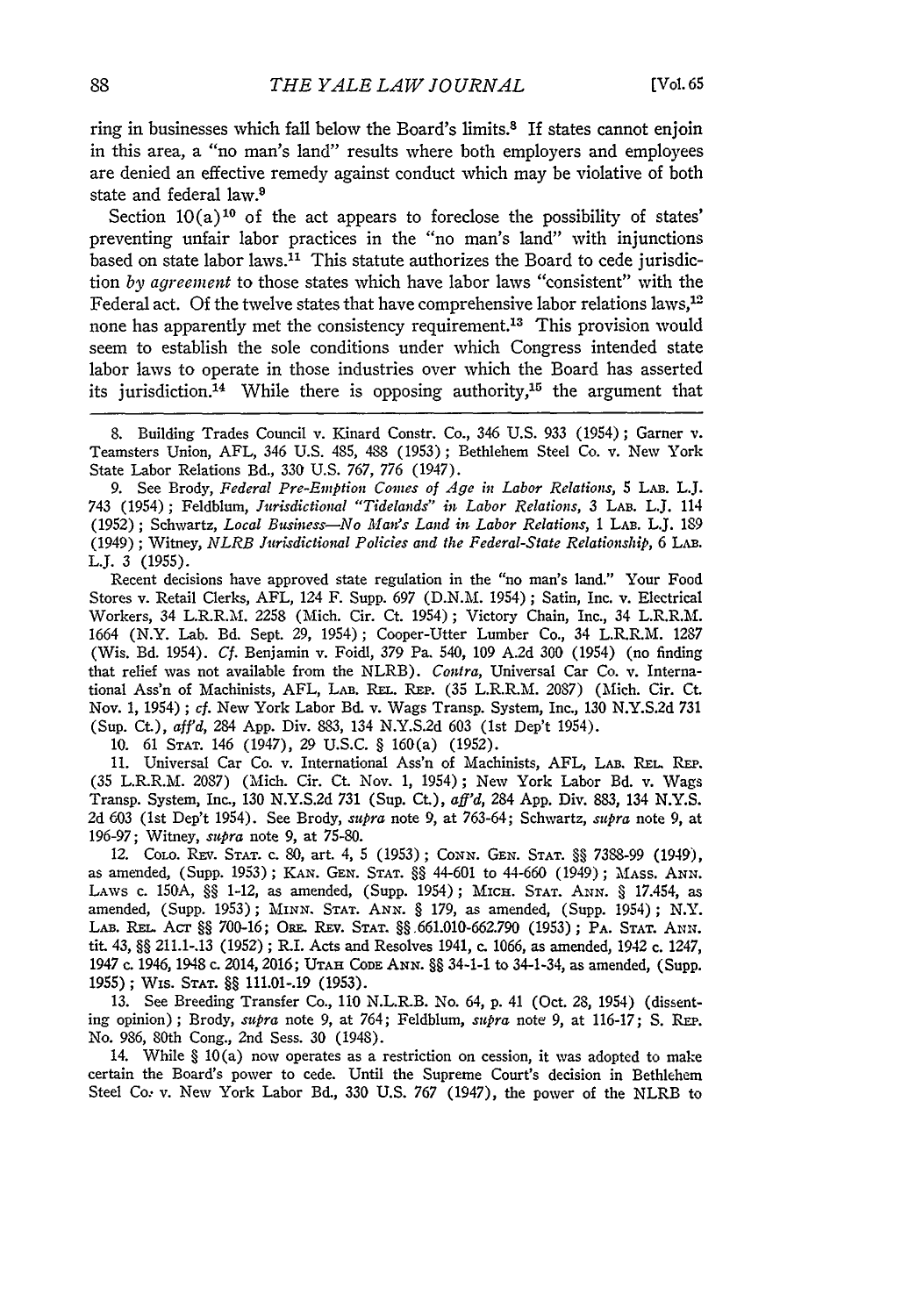NLRB declination of jurisdiction is not a cession agreement within the meaning of section  $10(a)$  appears eminently sound.<sup>16</sup> Moreover, Congress recently lent support to this position by failing to pass a bill designed to repeal section 10(a)'s limitations and to allow the states to act whenever the Board declined jurisdiction.<sup>17</sup>

make cession agreements with state boards was not questioned. See Agreement between the New York Labor Bd. and the NLRB, reprinted as an appendix to the concurring opinion of Justice Frankfurter. *Id.* at 784-97; Brody, *supra* note 8, at 747. The effect of *Bethlelcm* was to leave the Board's cession power in doubt. *Id.* at 778 (concurring opinion of Justice Frankfurter). In the Taft-Hartley Act, Congress intended to resolve this doubt by including a specific cession provision in § 10(a). The new measure authorized the Board to cede jurisdiction in any industry to state and territorial agencies subject to two conditions:

"(a) That it can cede jurisdiction in cases arising in mining, manufacturing, communications, and transportation only when the employer's operations are predominantly local in character, and (b) that it may cede jurisdiction only if the applicable provisions of the State or Territorial statute and the rules of decision thereunder are consistent with the corresponding provisions of the National Act, as interpreted and applied by the Board and by the Courts."

H.R. REP. No. 510, 80th Cong., 1st Sess. **52** (1947).

The restrictions of  $\S$  10(a), however, do not seem to preclude a state from applying its body of non-labor law to remedy wrongs resulting from a labor dispute so long as the state remedy does not conflict with federal remedies available under the LMRA. See text at note 26 *infra.* Congress intended the § 10(a) conditions to apply only to application of state labor laws.

"The Board is now receiving a tremendous volume of cases. The desirability of permitting it to reduce this load of cases by ceding jurisdiction over borderline industry, businesses primarily local in nature whose operations only indirectly affect interstate commerce, appears obvious. However, if it can only be done **by** an amendment to the act which would permit inconsistent regulations and as many different policies as there are States having *labor relations acts,* the desirability appears questionable."

S. REP. No. 9S6, 80th Cong., 2d Sess. 31 (1948) (emphasis added).

15. Satin, Inc. v. Electrical Workers, 34 L.R.R.M. **2258** (Mich. Cir. Ct. May 12, 1954); Victory Chain, Inc., 34 L.R.R.M. 1664 (N.Y. Lab. Bd. Sept. 29, 1954); Cooper-Utter Lumber Co., 34 L.R.R.M. 1287 (Wis. Bd. May 24, 1954).

16. See Brody, *supra* note 9, at 764; Witney, *supra* note 9, at 75-80.

Application of state labor laws to "fringe area" industries, however, is probably not precluded by § 10(a) since the NLRB has never established that such industries fall within the scope of the federal act. See text at notes *5,* 6 *supra.* Although Congress phrased the law in terms of the broadest exercise of the commerce power, NLRB v. Fainblatt, 306 U.S. 601, *607* (1939), the act's exact coverage was never defined; it was left to the NLRB's discretion. Haleston Drug Stores, Inc. v. NLRB, 187 F.2d 418, 421 (9th Cir.), *cert. denied,* 342 **U.S. 815** (1951). The cession restriction of § 10(a) applies to the "no man's land," however, because this area develops only where the NLRB declines jurisdiction over an enterprise previously determined to be within the scope of the act.

17. **S.** 1264, introduced by Senator Ives in the 1st Session of the 83d Congress, provided:

"(2) Nothing contained in this act shall be deemed to prevent or bar any agency, or the courts, of any State or Territory, from assuming and asserting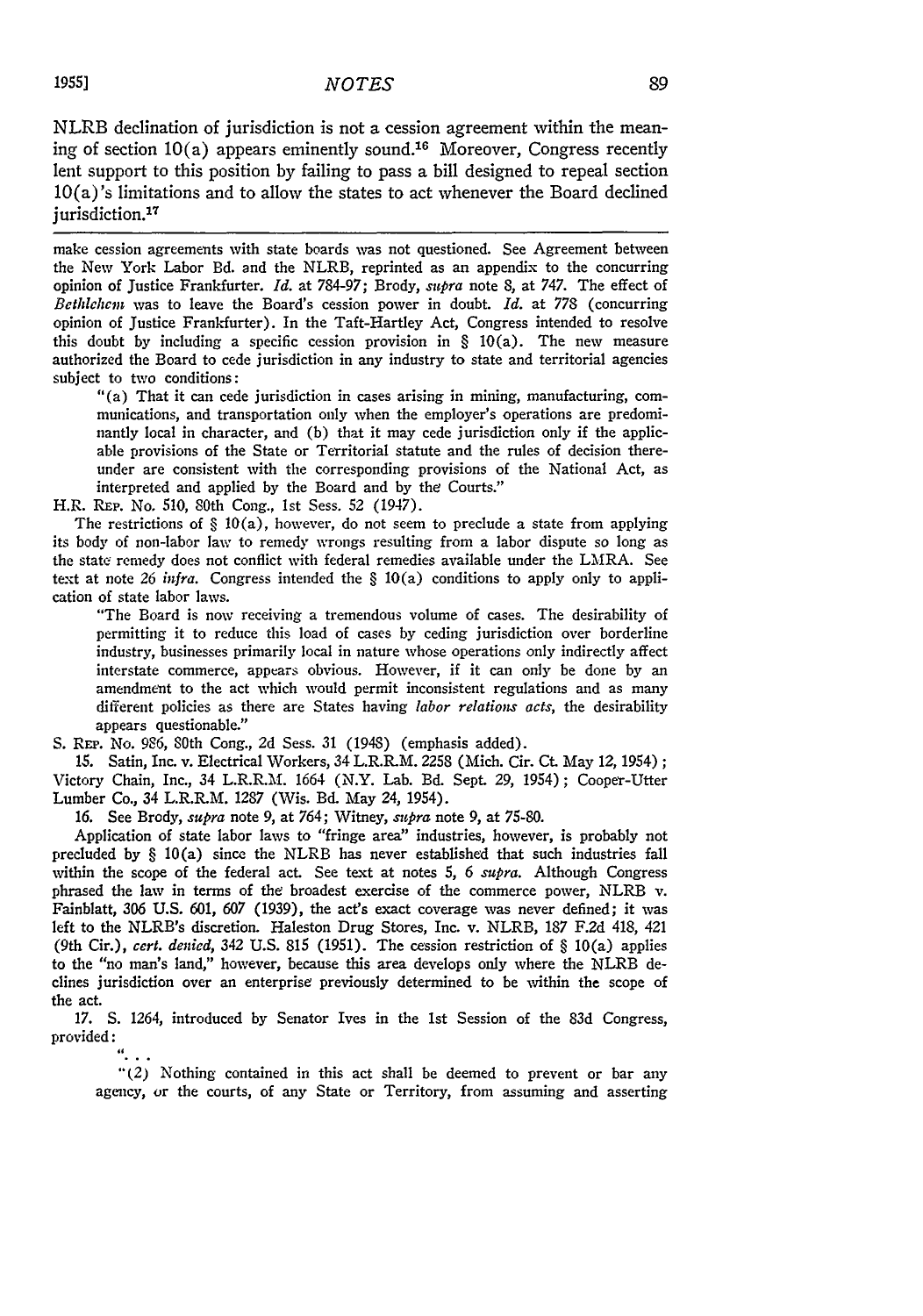In the recent case of *Your Food Stores v. Retail Clerks, AFL,18* a United States district court for the first time explored the possibility of allowing states to remedy unfair labor practices in the "no man's land" **by** issuing injunctions grounded on tort law. The district court, in refusing to enjoin a state court proceeding, upheld the jurisdiction of the state court to enjoin picketing where the union's conduct was a common law trespass.<sup>19</sup> The allegation of trespass was based on the fact that the picketing was being conducted on a company-owned sidewalk.<sup>20</sup> In a prior suit in the state court, the employer had sought to enjoin the same picketing, alleging that it constituted a section 8 unfair labor practice. The first action was removed to the district court and dismissed on the grounds that the controversy was within the NLRB's exclusive jurisdiction.<sup>21</sup> Subsequent to the first suit, the Board altered its jurisdictional standards to exclude this controversy. In the instant case the federal court stated that the change in the NLRB's standards was tantamount to an intervening change in the law which would prevent the first suit from acting as a bar. $22$ 

jurisdiction over labor disputes over which the Board declines **. . .** to assert jurisdiction."

99 **CONG.** REc. 1846-48 (1953). A similar provision was contained in the proposed general revision of the LMRA which Congress failed to pass last year. **S.** REP. No. 1217, 83d Cong., 2d Sess. 28 (1954). For other proposed amendments to  $\S$  10(a), see Harris, *A CIO View,* 43 GEo. L.J. 344, 357-58 (1955) ; Roumell & Schlesinger, *The Preemption Dilemma in Labor Relations,* 18 **U.** DEr. L.J. 135, 135-70 (1955).

18. 124 F. Supp. 697 (D.N.M. 1954).

- **19.** *Id.* at 701-03.
- *20. Id.* at 700.

21. Your Food Stores v. Retail Clerks, AFL, 121 F. Supp. 399 (D.N.M. 1954). Jurisdiction was presumably based upon 28 U.S.C. § 1337 (1952) which gives federal district courts original jurisdiction over a proceeding arising under an act of Congress regulating commerce. The district court's opinion did not state which provisions of the LMRA had been violated, but the *Food Stores* complaint alleged that the picketing violated §§ 8(a) (1), 8(b) (2). Brief for Appellants, **p.** 4, Retail Clerks, **AFL** v. Your Food Stores,-F2d-(10th Cir. 1955) [hereinafter cited as Brief for Appellants]. Apparently the applicable provision was  $\S(6)(2)$  which makes it an unfair labor practice for a union to attempt to cause an employer to discriminate against his employees by encouraging membership in a union which has not been selected as the bargaining representative by a majority of the employees. The complaint alleged that the union was picketing to coerce the employer into agreeing to a union shop after the union had refused the employer's offer to hold a representation election.

22. Your Food Stores v. Retail Clerks, AFL, 124 F. Supp. 697, 703 (D.N.M. 1954). The second action commenced as a suit for an injunction in a county court of New Mexico. The defendant union applied to the federal district court to have the state action enjoined under 28 U.S.C. § 2283 (1952) which permits a federal court to enjoin a state court proceeding only "where necessary in aid of its jurisdiction or to protect or effectuate its judgments."

The district court's refusal to enjoin the state court action was reversed by the Tenth Circuit on grounds of res judicata. Retail Clerks v. Your Food Stores, LAB. REL. REP. (36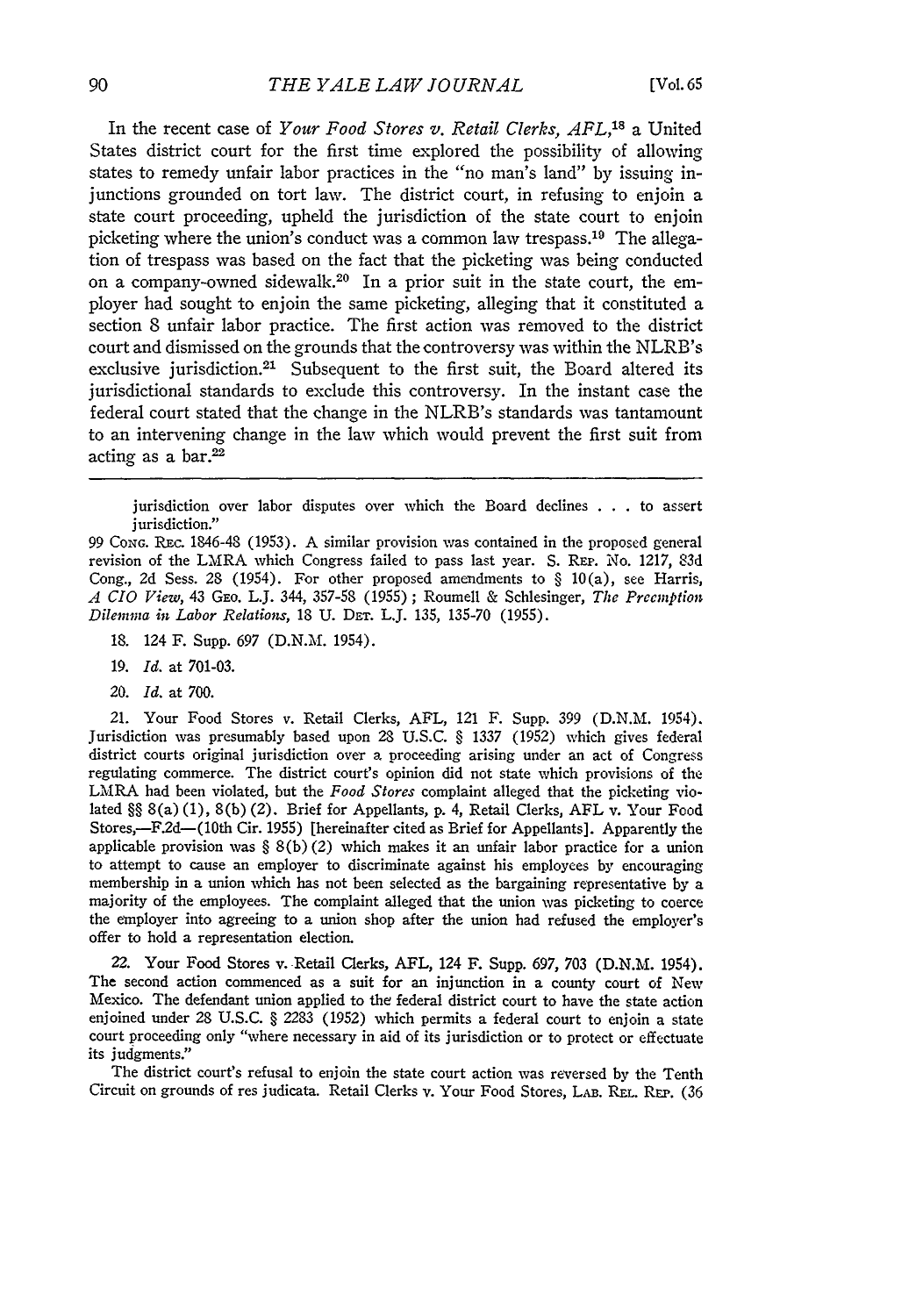The result in *Your Food Stores* seems based on little more than a desire to supply a remedy to a party already denied opportunity to seek relief from the NLRB. The federal court argued that since trespass is not an enumerated unfair labor practice, it may be enjoined by a state court.<sup>23</sup> But this conclusion begs the key question of whether a state in a "no man's land" situation can enjoin conduct which is both a tort under state law and an unfair labor practice under federal law. When the court finally faced this question, it based an affirmative answer solely on the ground that the alternative to allowing state injunctions would be a "legal vacuum" in which the employer would be denied relief before both federal and state tribunals. Citing evidence of judicial disapproval of such situations, the court upheld the state injunction.<sup>24</sup>

A more persuasive justification for the result in *Your Food Stores* can be developed from Supreme Court decisions construing the role of state regulation in labor relations. The Court has made it clear that Congress did not intend to deprive the states of regulatory power over all conduct resulting from labor disputes in interstate commerce.<sup>25</sup> State power appears to be un-

23. Your Food Stores v. Retail Clerks, AFL, 124 F. Supp. 697, 701-03 (D.N.M. 1954).

24. *Id.* at 702-03. The court cited Allen-Bradley v. Wisconsin Bd., 315 U.S. 740 (1942) and International)Union, UAWA, AFL v. Wisconsin Bd., *336* U.S. 245, 254 (1948) (the *Briggs-Stratton* case) to support the proposition that a "situation which creates an apparent legal vacuum is not one which appeals to a Court." But in neither of these two cases, where state injunctions were upheld, was the conduct enjoined an unfair labor practice.

25. Allen-Bradley v. Wisconsin Bd., *supra* note 24, upheld a state injunction of violence and mass picketing. Even if the picketing in which the violence occurs constiutes a § **8** unfair labor practice, states still have the power to enjoin its violent aspects. Irving Subway Grating Co. v. Silverman, **117** F. Supp. 671 (E.D.N.Y. 1953); Wilkes Sportswear, Inc. v. International Ladies' Garment Workers' Union, 110 A.2d 418, 420 (Pa. 1955); Wisconsin Bd. *v.* United Automobile Workers, 70 N.W.2d 191, *269* Wis. 578 (1955). See also Perez v. Trifiletti, 74 So. 2d 100 (Fla. 1954), *cert. denied,* 348 U.S. *926* (1955) (all picketing enjoined upon proof of some violence).

In the *Briggs-Stratton case, supra* note 24, the Supreme Court upheld a state injunction of intermittent work stoppages, conduct which is neither a § **8** unfair labor practice nor protected concerted activity under § 7. For a recent application of the *Briggs-Stratton* doctrine, see Milwaukee Boston Store Co. v. Hosiery Workers, AFL, 69 N.W.2d 762, *269*

L.R.R.M. 2571) (10th Cir. Aug. *4,* 1955). The Tenth Circuit held that in the first district court decision, see note 21 *supra,* the claims for an injunction to prevent an unfair labor practice and to prevent a tort were both presented and rejected. It held further that the NLRB's declination of jurisdiction "did not of itself alter the pertinent law thereby revesting the state court with authority to proceed." The opinion properly cited  $\S 10(a)$  to show that no authority had been "revested." But the court then either assumed that the negative implication of 10(a) precludes state tort law or it did not consider the question. In any event, the argument that state tort law is not governed by 10(a), see note 16 *supra,* and the argument that state tort law is therefore available in the "no man's land" even if state labor law is barred, see text at notes 25-37 *infra,* were not made to the court nor explicitly ruled on.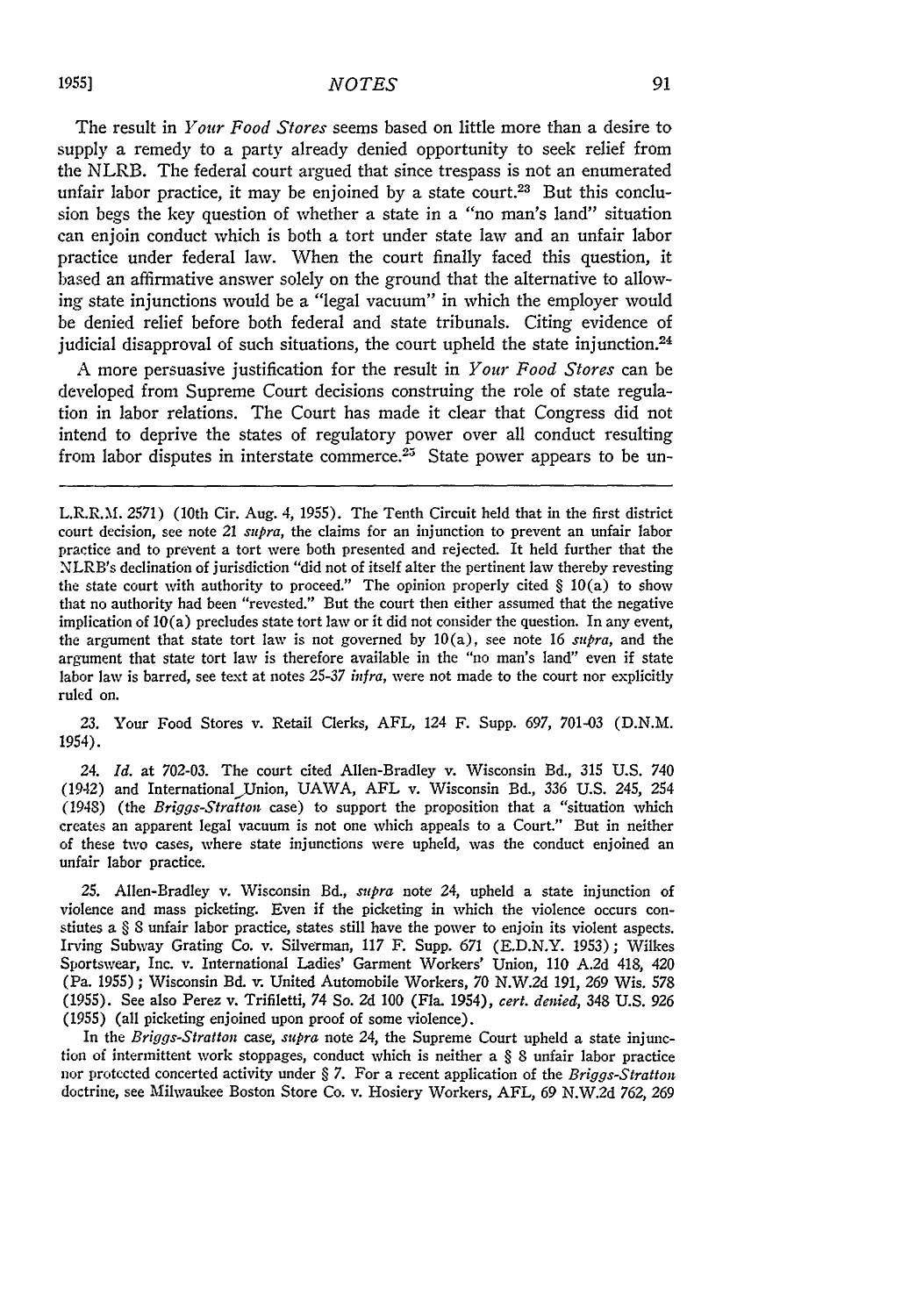impaired unless its exercise contravenes an express provision of the federal law or parallels a remedy which Congres intended to be exclusive. Undoubted**ly** state prohibition of activity explicitly protected **by** section 7 must fall. <sup>20</sup> Furthermore, the Supreme Court has established that remedies *available* before the NLRB were intended to be exclusive. In *Garner,* the Court barred exercise of a state's labor law where it was not shown that the NLRB would decline jurisdiction.<sup>27</sup> Similarly, in *Weber v. Anheuser-Busch, Inc.*,<sup>28</sup> the Court struck down an injunction based on a state's anti-trust law where it appeared that the Board might remedy the enjoined conduct.<sup>29</sup> But where the Board has withdrawn its remedial procedures from a designated area, **by** basing jurisdiction on monetary standards, state prevention of unfair labor practices neither clashes with federal law nor parallels federal remedies.<sup>30</sup>

Wis. 338 (1955). This case involved the power of Wisconsin to enjoin a secondary boycott maintained **by** a union against a neutral employer. Section 8(b) (4), the secondary boycott provision of the LMRA, did not apply since it prohibited such boycotts only when they involved coercion of the neutral employer's *employees.* The court therefore held that since such boycotts were neither a protected activity under § 7 nor a prohibited activity under § 8, the state injunction would stand. See also Truck Drivers v. Whitfield Transp., Inc., 273 S.W.2d 857, 860 (Tex. 1954) where the Texas Supreme Court held that, although the facts of the case did not warrant an injunction, the state had jurisdiction to enjoin a secondary boycott being carried on **by** interstate truckers as a result of alleged union coercion; this activity was neither protected nor prohibited **by** the LMRA.

**26.** International Union of United Automobile Workers, CIO v. O'Brien, 339 **U.S.** 454, 459 (1950) ; Amalgamated Ass'n of Street Elec. Ry. Workers v. Wisconsin Bd., 340 **U.S.** 383, 389-93 (1951); Hill v. Florida *cx rel.* Watson, 325 **U.S.** 538, 544 (1945) (concurring opinion).

- **27.** Garner v. Teamsters Union, AFL, 346 **U.S.** 485, 488 (1953).
- 28. 348 **U.S.** 468 (1955).

**29.** *Id.* at 477-79. The complaint, filed. in the state court, in addition to alleging a violation of state law also claimed that the picketing was an unfair labor practice under §§ 8(b) (4) (A), (B), (D) of the LMRA. Prior to the decision of the Missouri Supreme Court, the NLRB had ruled that there was no unfair labor practice under  $\S 8(b) (4) (A)$ . However, the United States Supreme Court held that since the Board had not made a positive finding that  $\S\S 8(b)(4)(B)$ , (D) had not been violated, the state court lacked jurisdiction.

**30.** See Feldblum, *Jurisdictional "Tidelands" in Labor Relatiols,* **3** LAB. L.J. 114, 119-20 (1952). *Cf.* Rice v. Santa Fe Elevator Corp., 331 U.S. 218 (1947); Southern Pac. Co. v. Arizona, 325 U.S. 761 (1945). In *Rice* the question arose as to whether an Illinois law regulating security issues of warehouses and other public utilities conflicted with the United States Warehouse Act. 39 STAT. 486 (1916), as amended, 7 U.S.C. §§ 241-73 (1952). In holding that Illinois could exert regulation which might conflict with powers which the Secretary of Agriculture possessed but which he had not yet exercised, the Court said: "[W]e are told that the Secretary of Agriculture has made no attempt to exercise jurisdiction **....** Possibilities of conflict and repugnancy are conjured **up. ...** But it will be time to consider such asserted conflicts between the State and Federal Acts when and if they arise. Any such objections are at this stage premature." Rice v. Santa Fe Elevator Corp., *supra* at 237. In *Southern Pacific* the question was whether state regulation of train lengths conflicted with  $\S$  1 of the I.C.C. Act, 24 STAT. 379 (1887),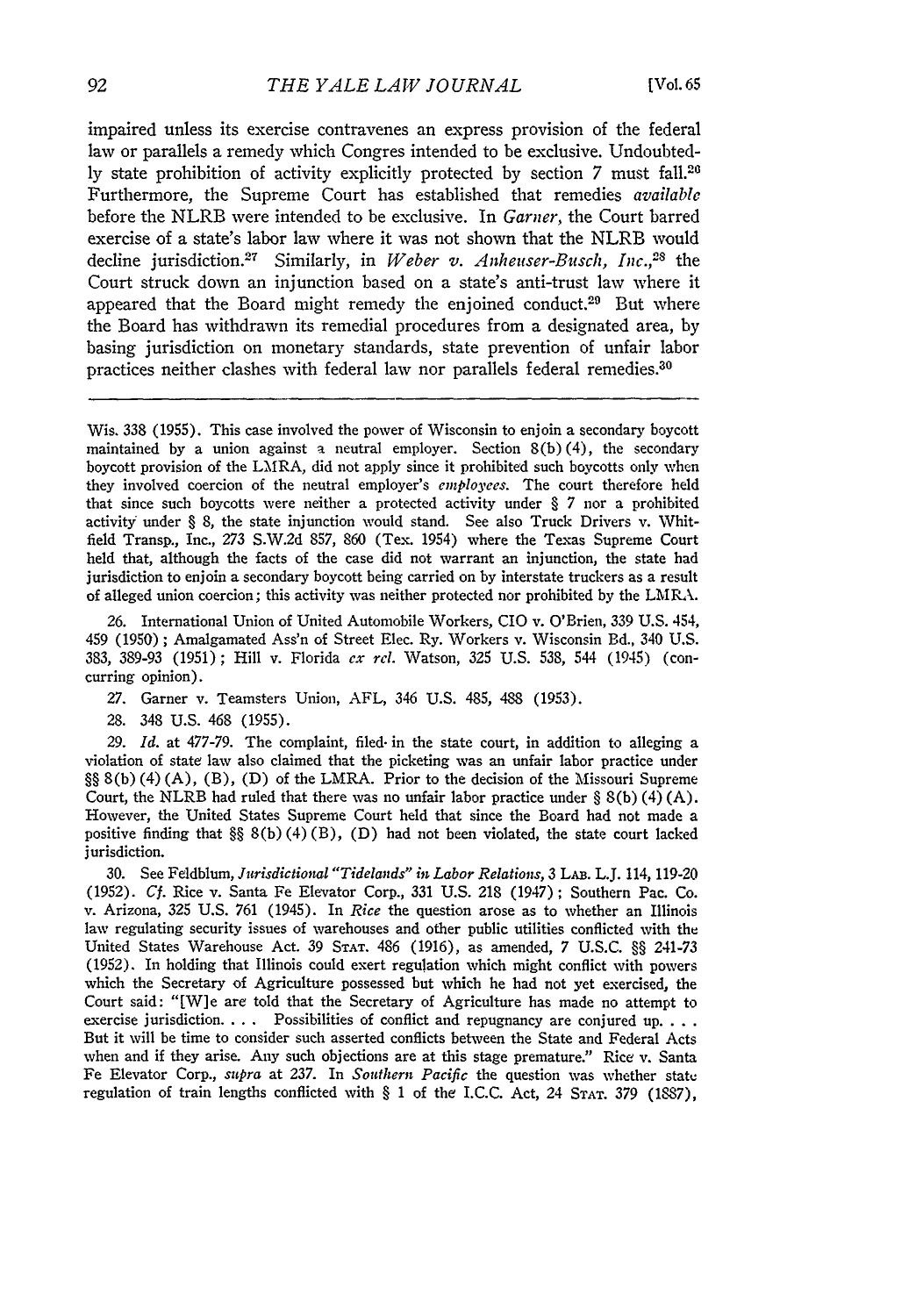## *NOTES*

The Court's willingness to tolerate state regulation absent conflict of law or procedure was demonstrated in *United Construction Workers v. Laburnum Construction Co. <sup>3</sup> <sup>1</sup>*The Court there affirmed a state's right to award damages for conduct which constituted both a tort and an unfair labor practice. The Court reached this result by developing from *Garner* the following rule: "To the extent that Congress prescribed preventive procedure against unfair labor practices, that case recognized that the Act excluded conflicting state procedure to the same end."<sup>32</sup> But where as in *Weber* the state court sought to *enjoin* conduct which constituted an unfair labor practice, the availability of this remedy from the NLRB barred the state action.33 Thus, where the Board is exercising its jurisdiction, absence of conflicting remedy is the test for state regulation. That this test applies outside the Board's self-imposed limits is evidenced by the extensive activity of state labor boards in the "fringe area" industries.<sup>34</sup> Even though the Board could extend its jurisdiction to the limits of the commerce power and thereby provide remedies for "fringe area" disputes, **<sup>3</sup> <sup>5</sup>**this dormant power has never been held to bar state regulation.<sup>36</sup> It thus appears that states may properly enjoin unfair labor practices in the "no man's land"-an area where the state remedy is not "a conflicting state procedure."37

49 U.S.C. § 1 (1952), authorizing the Interstate Commerce Commission to regulate car service in an emergency. In holding that state regulation was valid the Court said: "we are of the opinion that, in the absence of administrative implementation by the Commission, § 1 does not of itself curtail state power to regulate train lengths." Southern Pac. Co. v. Arizona, *supra* at 764-65. See also Northwestern Bell Tel. Co. v. Nebraska Ry. Comm'n, 297 U.S. 471, 478 (1936) ; Welch Co. v. New Hampshire, 306 U.S. 79, 84 (1939) (state regulation pending action by a federal administrative agency upheld).

There is no likelihood of conflict even if the Board should in the future alter its monetary standards to include enterprises over which it now declines to exercise jurisdiction. When faced with this situation in the past, the Board has declined to issue a complaint based on an unfair practice occurring at a time when the Board was not exercising jurisdiction over the parties involved. Braukman, d.b.a. Screw Machine Products Co., 94 N.L.R.B. 1609 (1951); Yellow Cab Co., 93 N.L.R.B. *766* (1951).

31. *347* U.S. **656** (1954).

*32.* United Constr. Workers v. Laburnum Constr. Co., 347 U.S. 656, *665* (1954). The tort in *Laburnum* was the causing of a stoppage of work by threats of violence. But the opinion addressed itself to the availability of a state remedy for any common law tort which is also an unfair labor practice. *Id.* at 657. See Brody, *Federal Pre-Emption Comes of Age in Labor Relations,* 5 LAB. L.J. 743, 758-59 (1954).

*33.* See note 29 *supra* and accompanying text.

34. See note 5 *supra.*

35. Polish Nat'l Alliance v. NLRB, *322* U.S. 643, 647 (1944); NLRB v. Fainblatt, *306* U.S. 601 (1939) ; NLRB v. Jones & Loughlin Streel Corp., 301 U.S. 1, *36-37 (1937).* See also United States v. Sullivan, 332 U.S. 689, 697-98 (1947); Wickard v. Filburn, *317* U.S. 111 (1942). In NLRB v. Fainblatt, *supra* at 607, it was said:

"Examining the Act in the light of its purpose and of the circumstances in which it must be applied we can perceive no basis for inferring any intention of Congress to make the operation of the Act depend on any particular volume of commerce affected more than that to which courts would apply the maxim *de minimis.*" **36.** See cases cited at note 5 *supra.*

*37.* See text at note *32 supra.*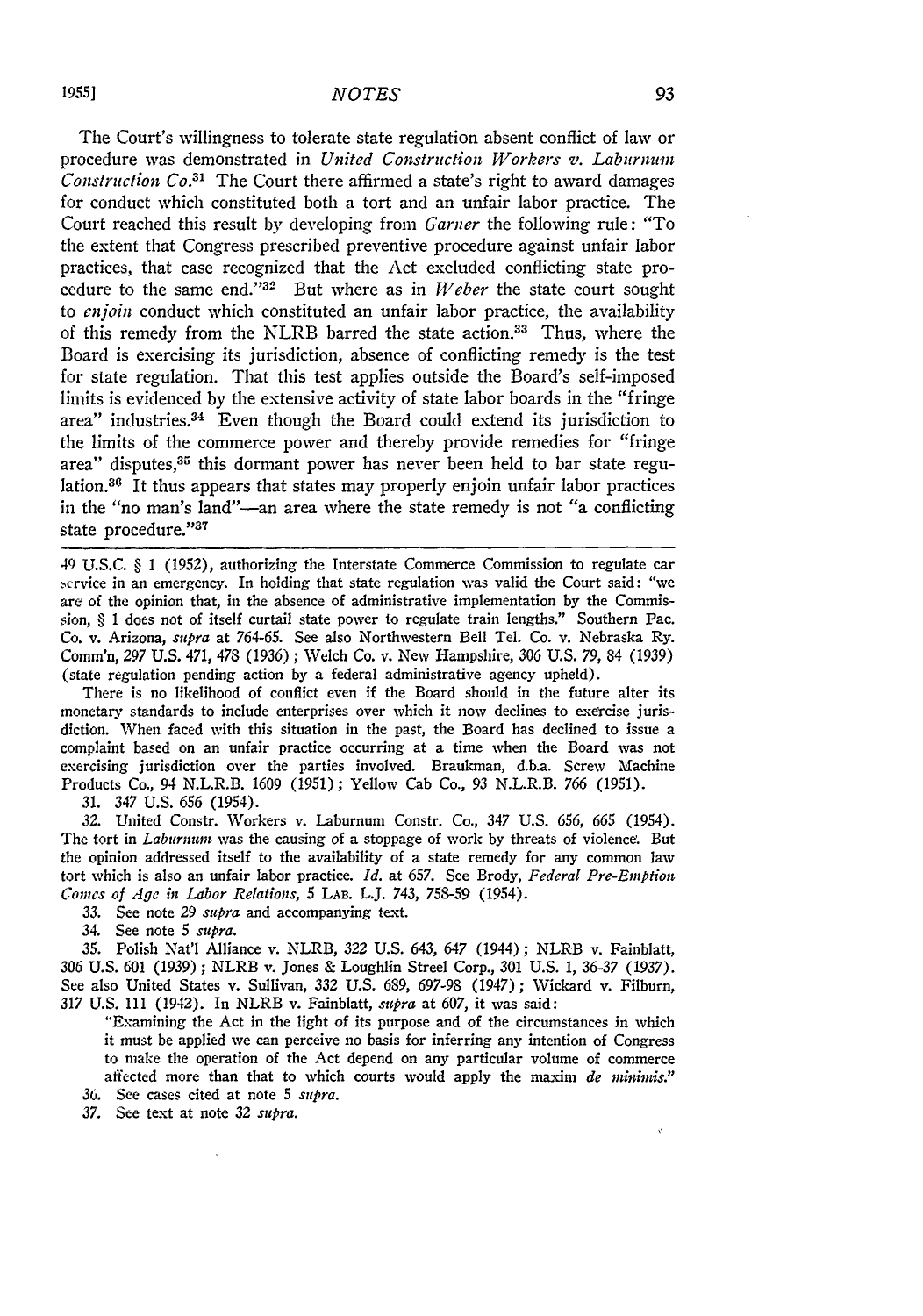Application of state tort law to "no man's land" disputes will not provide remedies for all unfair labor practices in this area. While "no man's land" employers will often get relief, "no man's land" employees almost never will.<sup>38</sup> It is difficult to see how any of the enumerated employer unfair labor practices can be classified as common law torts. A principal purpose of enacting the Wagner Act **39** was to create employee rights which did not exist at common law.40 Therefore, the "no man's land" employee remains without relief since application of state labor laws per se is precluded by section  $10(a)$ 's restriction on cession. 41 On the other hand, "no man's land" employers will generally get relief since picketing which violates section 8 almost always causes some disruption in the employer's business with resulting damage to it.<sup>42</sup>

Perhaps justification for this inequity can be derived from the argument that unremedied unfair labor practices may cause more serious damage to the "no man's land" employer than to his employees. While the employee

38. Where state law permits, "no man's land" employees working under collective bargaining agreements presumably do have a remedy in contract for employer unfair labor practices which breach such agreements. *Compare* Dufour v. Continental So. Lines, Inc., 219 Miss. 296, 68 So. 2d 489 (1953) (contract action allowed), with Swart v. Huston, 154 Kan. 182, 117 P.2d 576 (1941). More often state law permits the union to recover for breach of a collective bargaining agreement. See Note, 63 YALE L.J. 1173, 1173-79 (1954). In some instances unions have obtained specific performance. See Note, 39 **CORNELL** L.Q. 344 (1954). Under § 301 of the LMRA, 61 **STAT.** 156 (1947), 29 U.S.C. § 185 (1952), a union may sue in the federal courts to enforce collective bargaining agreements regardless of diversity or jurisdictional amount. See Note, 63 YALE L.J. 1173, 1175 (1954). The Supreme Court has recently held that a union may not sue under § 301 on behalf of individual employees to enforce rights to wages. Association of Westinghouse Salaried Employees v. Westinghouse Elec. Corp., 348 U.S. 437 (1955). However, the Court did not completely invalidate § 301; it is possible that a union may still be able to sue under this provision on its own behalf. *Westinghouse* appears to assume that § 301 does not preclude application of state laws in the enforcement of collective bargaining agreements. *Id.* at 459. In the lower courts, the weight of authority holds that § 301 does not preempt the field. Note, 63 YALE L.J. 1173, 1180 n.27 (1954).

But absent the protection of a collective bargaining contract, the "no man's land" employee would appear to have no remedy for discriminatory treatment or discharge by the employer because of union activities. Since in the ordinary individual contract of hire the employee is not bound to work for any specified period of time, it is doubtful if the employer would consent to a clause qualifying his right to terminate the employment at will. And the NLRB's current jurisdictional standards exclude enterprises which "have the lowest incidence of collective bargaining and employee self-organization and **• . .** in which organizational activity by unions is most intense." Breeding Transfer Co., 110 N.L.R.B. No. 64, p. 34 (Oct. 28, 1954) (dissenting opinion). The majority of "no man's land" employees would thus appear to be without a remedy for employer unfair labor practices.

39. National Labor Relations Act, 49 **STAT.** 449 (1935).

40. See Justice Douglas's dissent in United Constr. Workers v. Laburnum Constr. Co., 347 U.S. 656, 670 (1954). See also Statement of Findings and Policies in the NLRA, 49 **STAT.** 449 (1935), as amended, 29 U.S.C. § 141 (1952).

41. See text at notes 10-17 *supra.*

42. Your Food Stores v. Retail Clerks, AFL, 124 F. Supp. 697 (D.N.M. 1954) (trespass); Benjamin v. Foidl, 379 Pa. 540, 109 A.2d 300 (1954) (undefined common